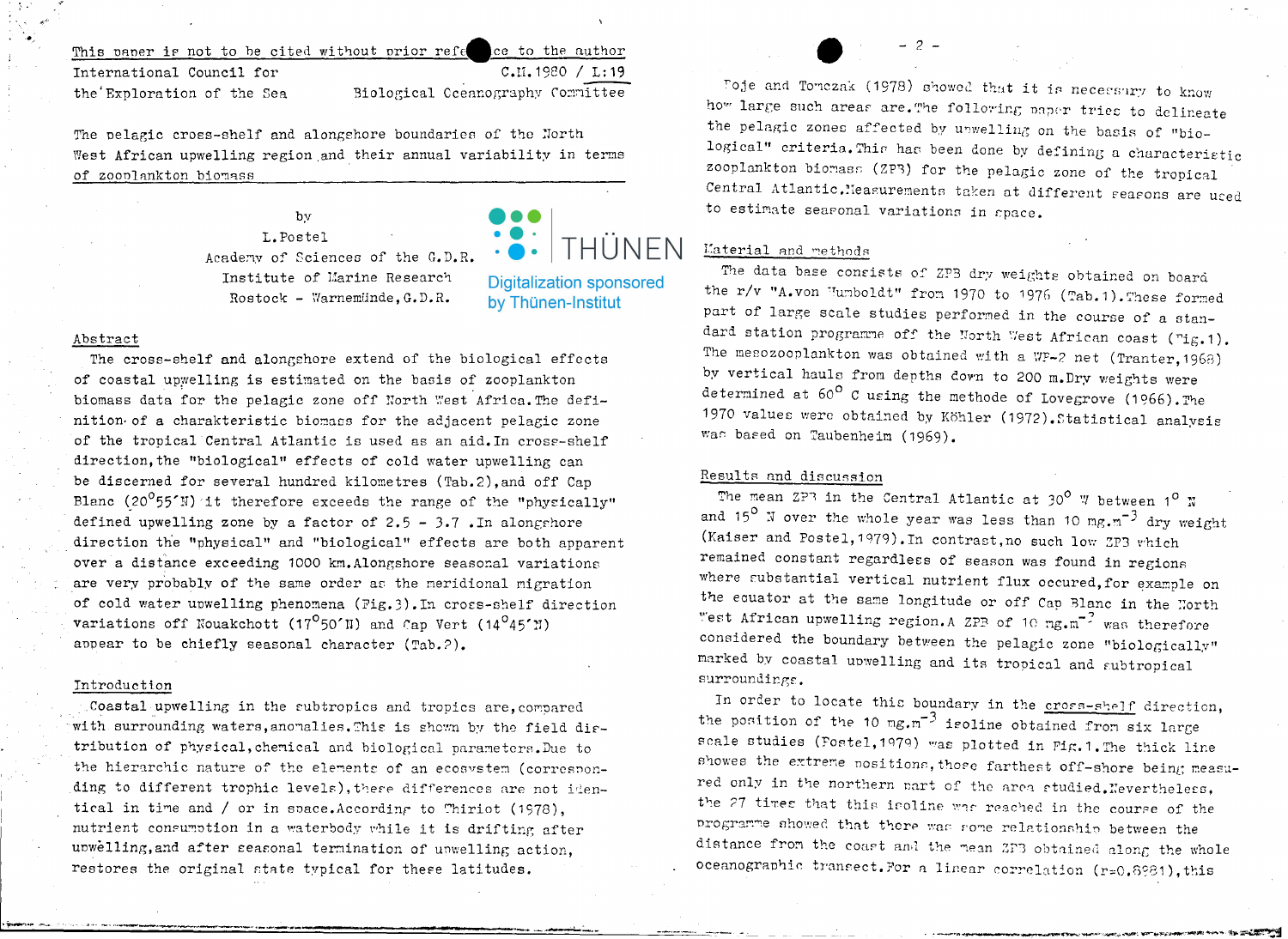dependence is significant at the 99.9 % level.The two parameters were best fitted by a 3rd degree polynomial (Fig.2). This relationship permitted the calculation of the missing values for the maximum extent of the area with exceeding 10 mg. $\pi^{-3}$ . It was also used in case of crossing the oceanographic section more than one time by the chosen isopleth. These points are denoted by "+" in Tab.2. Apart from the extreme values for the different regions, Tab.2 shows the dates on which the measurements were made and, as the differences between extremes, the amplitudes of the cross-shelf variations.

 $\frac{1}{3}$ .

Cushing (1971) found by comparing surface temperature and ZPB that the zone with elevated plankton content extended 2.5 times farther perpendicular to the coast than the upwelling zone defined by physical data.The corresponding factor for the region off Cap Blanc is  $2.5 - 3.7$  . Tere we regard the distance of the shelf edge from the coast (72 km) as the "physical" boundary because according to Costlow and Barber (1980) the coldest water off North West Africa is restricted to this region. The "biological" boundary can be expressed as the mean distance of the 10 mg. $\pi^{-3}$ isopleth from the coast, i.e. 244 km with a confidence interval of  $\pm$  44 km which is significant at the 95  $%$  level.

Delineation of the "biologically" defined upwelling region by means of the alongshore direction than in the cross-shelf direction due to local singularities. In the southern part of the region investigated,off Sap Roxo and Cap Verga (Fig.1),the river input lead also to high plankton standing stocks even when there is no upwelling (Schemainda et al., 1975). Our chosen criterion therefore cannot be used until further north where the 10  $mg_{\text{cm}}^{-3}$  isopleth follows more zonal direction (Pig.1) between Cap Roxo and Cap Vert in June (1972) and off Nouakchott in September (1970). The directions and positions of these ZPB isolines coincide with those of the isopleths for physical parameters such as temperature and salinity which are also perpendicular to the coast (Schemainda et al.,1975). The northward migration from June to September suggests some dependence on the seasonal meridional migration of upwelling phenomena (Fig.3). This is shown visually by comparison with Fig. 4 where the "annual" variations amounting to the mean  $ZFS$ 's for the different sea areas are compared with the "annual" mean. The period with above-average ZPB is shown separately in the top part of the figure. This shows, as indicated by physical oceanographic results (Fig.3), that the period lasting almost the whole year can be

observed only in the northern area, including the region off Cap Blanc. The steepest gradient in the duration of above-average ZFB is found between Cap Blanc and Nouakchott. The turning point in the meridional migration of "physically" defined upwellings is also situated in this area (Fig. 3). We can therefore assume that the "physical" gouthern boundary of the upwelling region and its meridional breadth of variation are also "biologically" valid. An analogous correlation may hold for the northern boundary as well.Pig.4 and Tab.2,for example, show that in Pebruary (1976) when the northern boundary of the cold water upwelling region reaches its southernmost point (Fig. 3), the ZPB off Bahia de Garnet also remains below the 10 mg.m<sup>-3</sup> level.

- 4 -

The region with elevated zooplankton levels therefore extende more than 1 000 km in the alongshore, and up to several hundred kilometres in the cross-shelf direction. Although the "physical" and "biological" boundaries coincide in space  $\overline{p}$  parallel to the coast, perpendicular to it we found the "biological" boundary More than 2 - 3 times farther offehore than the "physical" boundary.

Alongshore variability in the migration of the upwelling region depends on annual variations.

In more southernly sea areas this behavious is nodified by loeal singularities. Upwelling occurs throughout almost the whole year. in the northern part of the area. Cross-shelf variability is therefore of a seasonal nature exceeding off Nouakchott and Cap Vert ( in terms of the relationship between ZPP and the extent of the region with above-average plankton levels).

 $^{+})$ Along the time reale, the biological reaction time (c.f. 7inogradov et al., 1973) causes a phase lag which must be taken into account.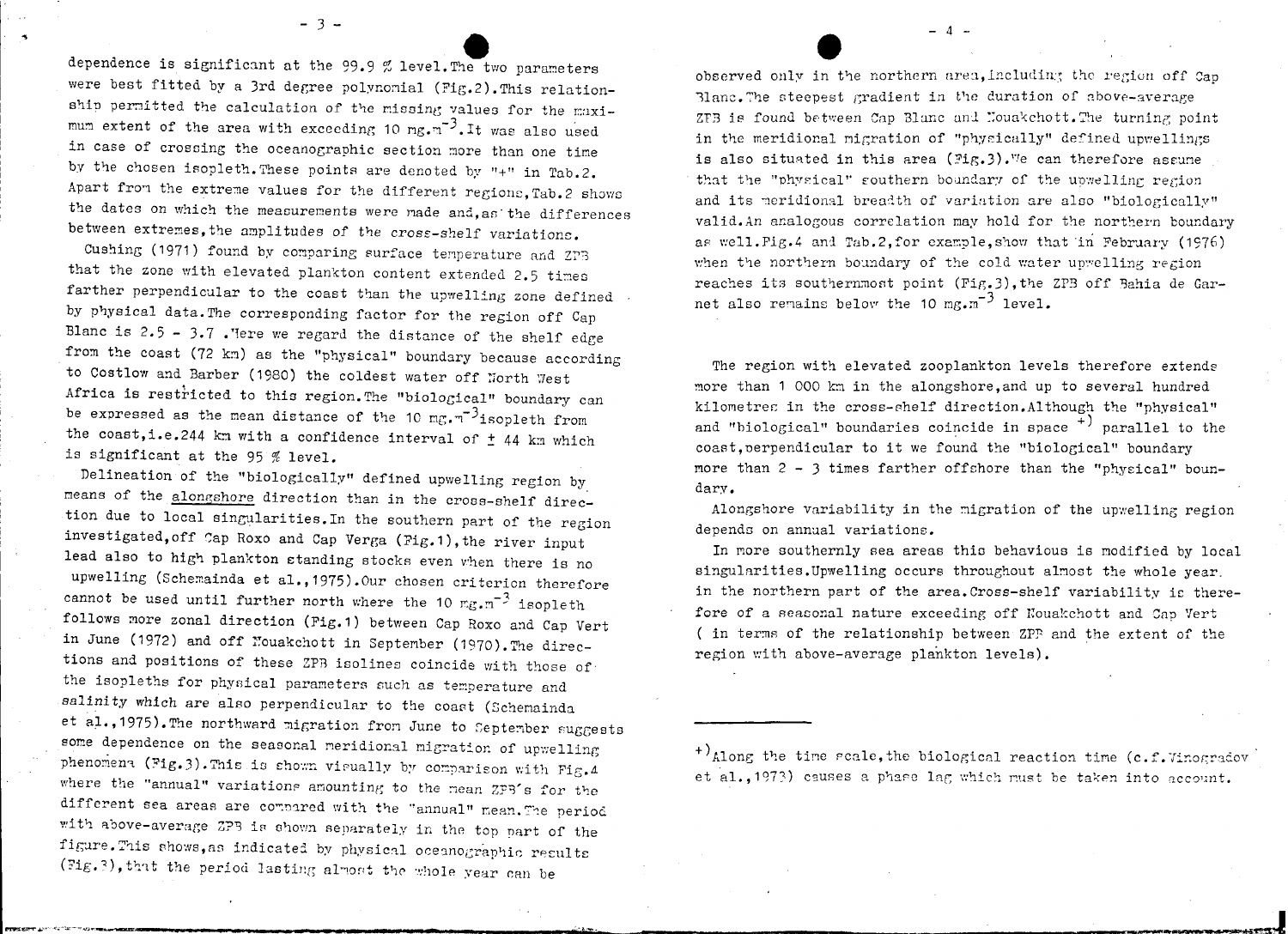$-6-$ 

#### References

 $\sim 2$ 

Boje. R. and M. Tomczak: Ecosystem analysis and the definition of boundaries in upwelling regions. In: Upwelling Fcosystems, pp 3 - 11.Ed.by R. Boje and M. Tomczak. Perlin, Weidelberg, New York:

 $-5 -$ 

- Springer Verlag 1978 Costlow.J.D. and R.Raber: IDOU Biology Programmes. Oceanus 23,53 - $61(1980)$
- Cushing, D. H. : Upwelling and the production of fish, In: Adv. Mar. Biol..pp 255 - 334.Ed.by F.S.Russel and H. Tonge. London and New York: Academic Press 1971
- Kaiser.". and L. Postel: Importance of the vertical nutrient flux for biological production in the Equatorial Undercurrent region at  $30^0$ W.Mar.Biol.55.23 - 27 (1979)
- Köhler.G.: Untersuchungen zur Zooplankton-Biomasseverteilung in mittelatlantischen Gewässern im Zeitraum von 1970 bis 1971 auf der Grundlage von Probenmaterial von DDR-Forschungsschiffen.96 pp.Diplomarbeit an der Sektion Biologie der W.-Pieck-Universität. Rostock (unpubl.) 1972
- Lovegrove, T.: The determination of dry weight of plankton and the effect of various factors on the values obtained. In: Some contemporary studies in marine science, pp  $462 - 467$ . Ed. by H.Barnes.London: Allen and Unwin: Ltd. 1966
- Postel. L.: Untersuchungen zur raum-zeitlichen Variabilität der Zooplanktonbiomasse im nord-und südwestafrikanischen Auftriebsgebiet.79 pp.unpubl.Res.Report 1979
- Schemainda, R.D. Nehring und S.Schulz: Ozeanologische Untersuchungen zum Produktionspotential der nordwestafrikanischen Auftriebsregion 1970 - 1973. Geod. Geoph. Veröff.R.IV 16.1 - 88 (1975)
- Shaffer. G.R.: A theory of time-dependent upwelling induced by a spacially and temporally varying wind with emphasis on the effects of a seabreeze - landbreeze cycle. Kieler -- eeresforsch.  $28,139 - 161$  (1972)
- Speth, P., H. Detlefsen and H.-W. Sierts: Meteorological influence on upwelling off Northwest Africa. Dt. Hydrogr. Z. 31, 95 - 104  $(1978)$

Taubenheim. J.: Statistische Auswertung geophysikalischer und meteorologischer Daten, 306 pp. Leipzig: Geest und Portig K.-G. 1969

Thiriot.A.:Zooplankton communities in the West African upwelling

- area. In: Upwelling Ecosystems. np 32 61. Ed. by R. Boje and
- M. Tomczak. Berlin, Heidelberg, New York: Springer Verlag 1978 Tranter, D. H. (Ed.): Zooplankton sampling, 174 pp. Paris: The Unesco Press 1968
- Vinogradov, M.E., V.F. Krapivin, V.V. Menshutkin, B.S. Fleishman, E.A. Shushkina: Mathematical simulation of functioning of the pelagic ecosystem in the tropical ocean (based on the materials of the 50th cruise of the r/v "Vitvas"). Ckeanologia 13,852 -866 (1973)
- "'ooster, W.S., A. Bakun and D.R. McLain: The seasonal upwelling cycle along the eastern boundary of the North Atlantic. J. Mar. Res.  $34,131 - 141 (1976)$

### Tables and Figures

- Working areas and dates of investigation Tab.1
- Distance from the coast (km) of the 10 mg.m<sup>-3</sup> ZPB isopleth Tab.2 and range of variation (max.-min.) in the different sea areas off North West Africa at the different dates of investigation
- Variation in space and in time of the area with ZPB's above  $Fix.1$ 10  $\text{mg.m}^{-3}$  off the North West African coast
- Fig. 2 Distance (km) of the 10 mg.m<sup>-3</sup> isopleth from the North West African coast (10<sup>0</sup> - 25<sup>0</sup> N) related to the cross-shelf averaged  $2F3$   $(mg.m^{-3})$
- Fig. 3 Mean meridional extent and seasonal variation of the cold water unwelling region off North West Africa
- Fig. 4 Mean 2FB  $(mr, n^{-3})$  in the different areas off the North West African coast at the different dater of investigation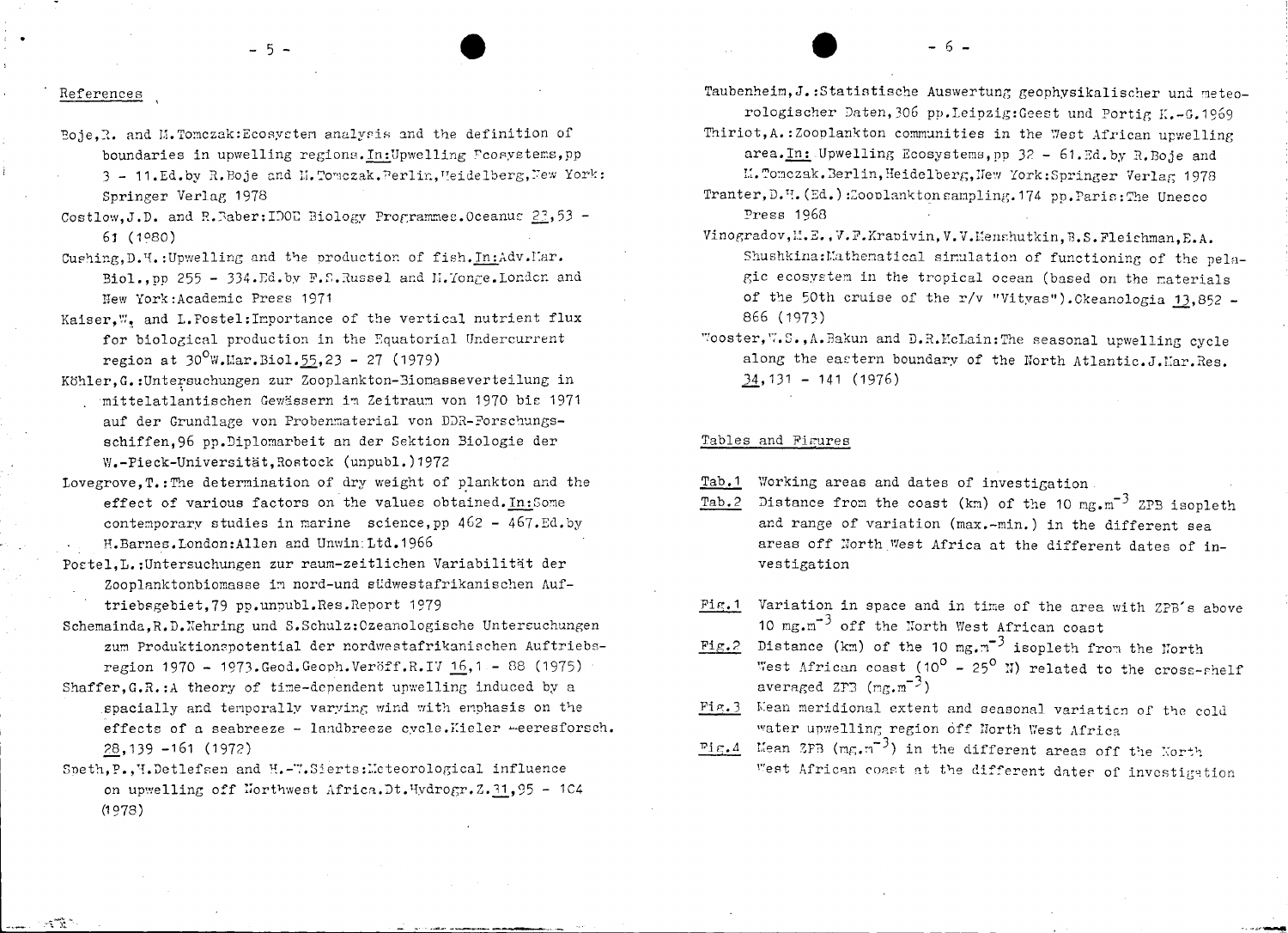Tab.1

| working area                                                                   |                                       | date of investigation |                                                                   |  |
|--------------------------------------------------------------------------------|---------------------------------------|-----------------------|-------------------------------------------------------------------|--|
| Bahia de Garnet (25 $O(N)$ to<br>Cap Vert $(14^045'$ N)                        | 27.8.<br>28.10.                       | to<br>to              | 8. 9.1970<br>8.11.1970                                            |  |
| Bahia de Garnet (25 $O(N)$ to<br>Cap Verga $(10^0)$                            | 20.6.<br>24.12.1972<br>23.2.<br>14.5. |                       | to 8.7.1972<br>to $10.1.1973$<br>to $14.3.1973$<br>to $30.5.1974$ |  |
| Bahia de Garnet (25 <sup>0</sup> N) to<br>Cap Blanc $(20^{\circ}55^{\prime}N)$ | 12.2.                                 |                       | to $17.2.1976$                                                    |  |

Tab.2

| working area                             | maximum   | date                                         | minimum      | $\det$                     | $max -$<br>min. |
|------------------------------------------|-----------|----------------------------------------------|--------------|----------------------------|-----------------|
| Bahia de Garnet<br>$(25^{\circ}N)$       | $197^{+}$ | $13 - 14.3$ .<br>1973                        |              | $12 - 13.2$ .<br>1976      | 196             |
| Bahia de Gorrei<br>$(23^{\circ}$ II)     | $209^{+}$ | 6.11.<br>1970                                | 57           | $22 - 24.6$ .<br>1972      | 152             |
| Cap Blanc<br>$(20^0 55^{\prime} M)$      | 279       | $2 - 4.9$ .<br>$-1970$                       | 190          | $25 - 26.6$ .<br>1972      | 89              |
| Nouakchott<br>$(17^{\circ}50^{\prime}H)$ | $264^{+}$ | $5 - 7.3$ .<br>1973                          | $29^{+}$     | $30.8 - 1.9$ . 235<br>1970 |                 |
| $Cap$ Vert<br>$(14^045'$ N)              | $212^{+}$ | $2 - 3.3$ .<br>1973<br>$24. - 25.5.$<br>1974 | $\mathbf{1}$ | 27.8.<br>1970              | 211             |
| Cap Roxo<br>$(12^{O}$ N)                 | $296^{+}$ | $27 - 28.2$<br>1973                          | 129          | 6.7.<br>1972               | $-167$          |
| Cap Verga                                | 435       | $23 - 25.2$ .<br>1973                        | 176          | $7 - 8.7$ .<br>1972        | 259             |

- 7 -

•